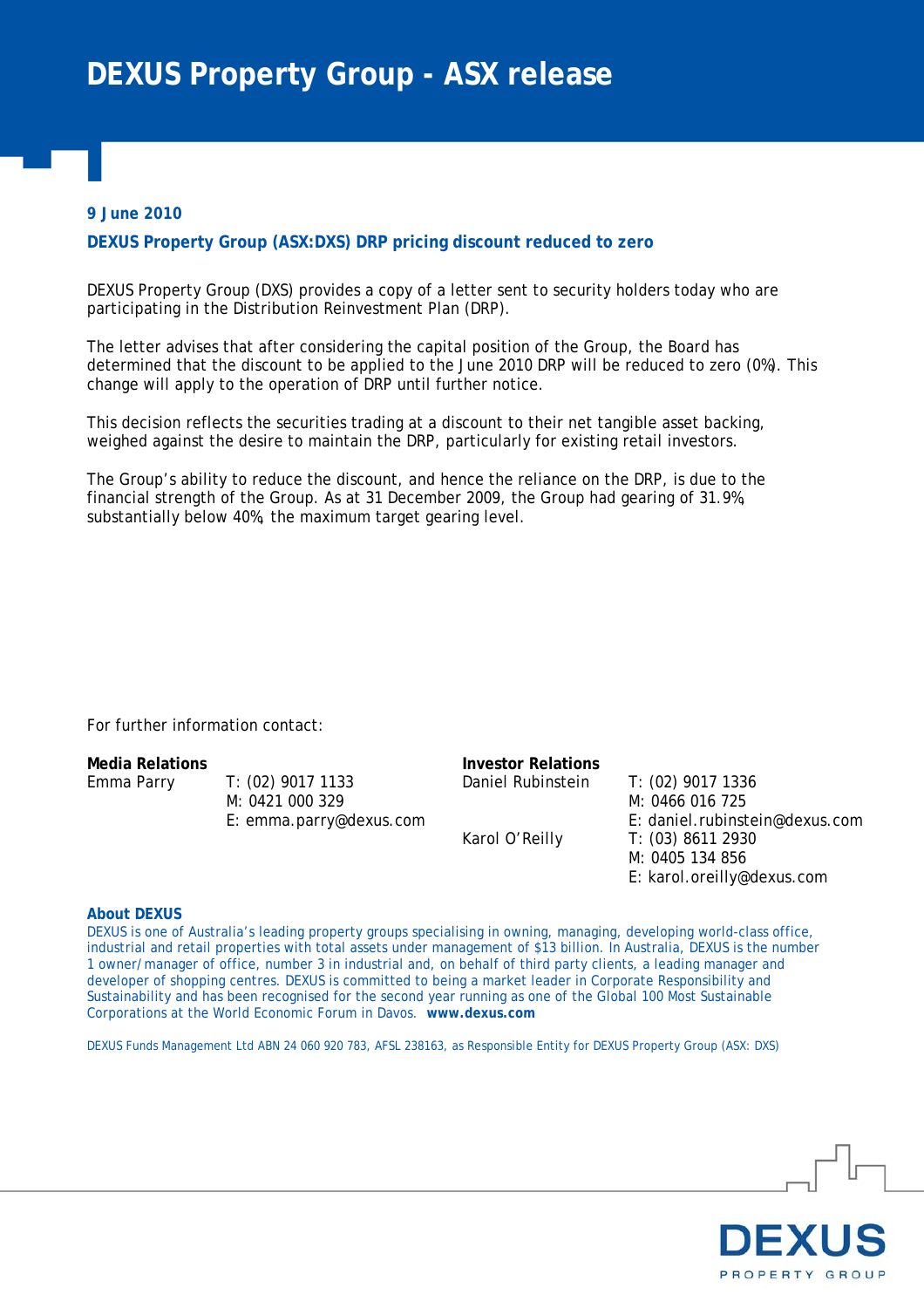

DEXUS Funds Management Limited ABN 24 060 920 783 AFSL: 238163

Level 9, 343 George Street Sydney NSW 2000

PO Box R1822 Royal Exchange NSW 1225

Telephone 02 9017 1100 Direct 03 8611 2930 Facsimile 03 8611 2910

Email: karol.oreilly@dexus.com

Dear Investor

## **Change in DEXUS Property Group's Distribution Reinvestment Plan discount rate**

We are writing to you as a security holder participating in the Distribution Reinvestment Plan (DRP).

We wish to advise you that, after considering the capital position of the Group, the Board has determined that the discount to be applied to the June 2010 DRP will be reduced to zero (0%). This change will apply to the operation of DRP until further notice.

This decision reflects the high and dilutive cost of issuing securities which are trading at a discount to their net tangible asset backing of 95 cents per security (31 December 2009), weighed against the desire to maintain the DRP, particularly for existing retail investors, as an efficient mechanism to increase their investment in the Group.

The Group's ability to reduce the discount and hence its reliance on the DRP, is due to the financial strength of the Group. As at 31 December 2009, the Group had gearing of 31.9%, substantially below 40%, its maximum target gearing level.

In future, changes to the operation of the DRP discount will be advised to you by way of an Australian Securities Exchange (ASX) announcement and posted on our website at www.dexus.com Changes will be effective from the date of any such ASX announcement.

If you do not wish to change your DRP Election you do not need to take any action.

If you wish to change your DRP election, please complete a "Reinvestment Plan Application or Variation" form and return it to our security registry, Link Market Services. Specific instructions for completing the form are outlined on the form. For your convenience we enclose a DRP variation form and a reply paid envelope.

9 June 2010